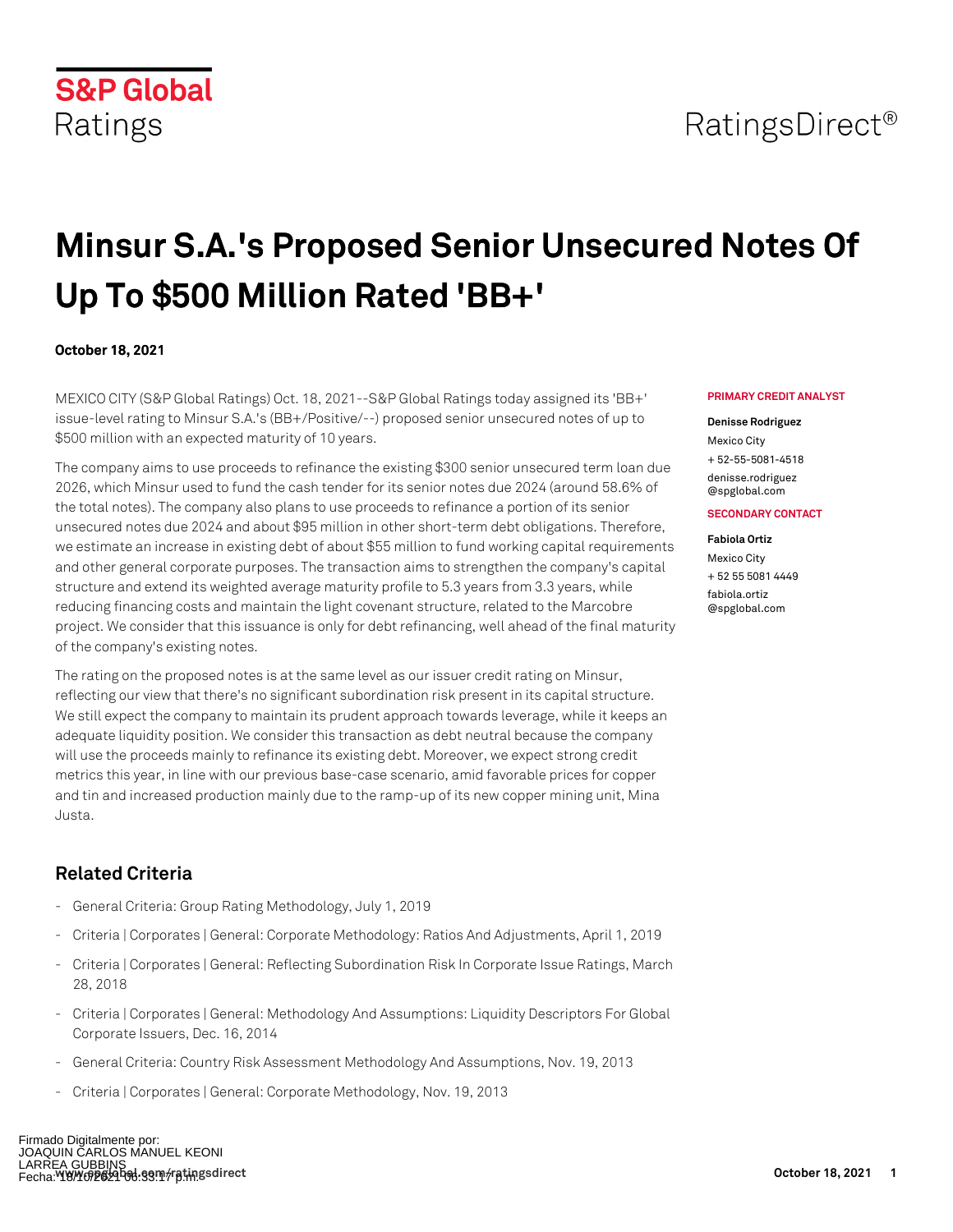#### **Minsur S.A.'s Proposed Senior Unsecured Notes Of Up To \$500 Million Rated 'BB+'**

- General Criteria: Methodology: Industry Risk, Nov. 19, 2013
- General Criteria: Methodology: Management And Governance Credit Factors For Corporate Entities, Nov. 13, 2012
- General Criteria: Principles Of Credit Ratings, Feb. 16, 2011

## **Related Research**

- Minsur S.A. Outlook Revised To Positive From Stable On Increased Production and Higher Commodity Prices, 'BB+' Issuer Credit Ratings Affirmed , April 21, 2021
- Metal Price Assumptions: Demand Surges But COVID-19, Trade, And ESG Concerns Flatten Output, March 30, 2021

# **Ratings List**

#### **New Rating**

### **Minsur S.A.**

Senior Unsecured BB+

Certain terms used in this report, particularly certain adjectives used to express our view on rating relevant factors, have specific meanings ascribed to them in our criteria, and should therefore be read in conjunction with such criteria. Please see Ratings Criteria at www.standardandpoors.com for further information. Complete ratings information is available to subscribers of RatingsDirect at www.capitaliq.com. All ratings affected by this rating action can be found on S&P Global Ratings' public website at www.standardandpoors.com. Use the Ratings search box located in the left column.